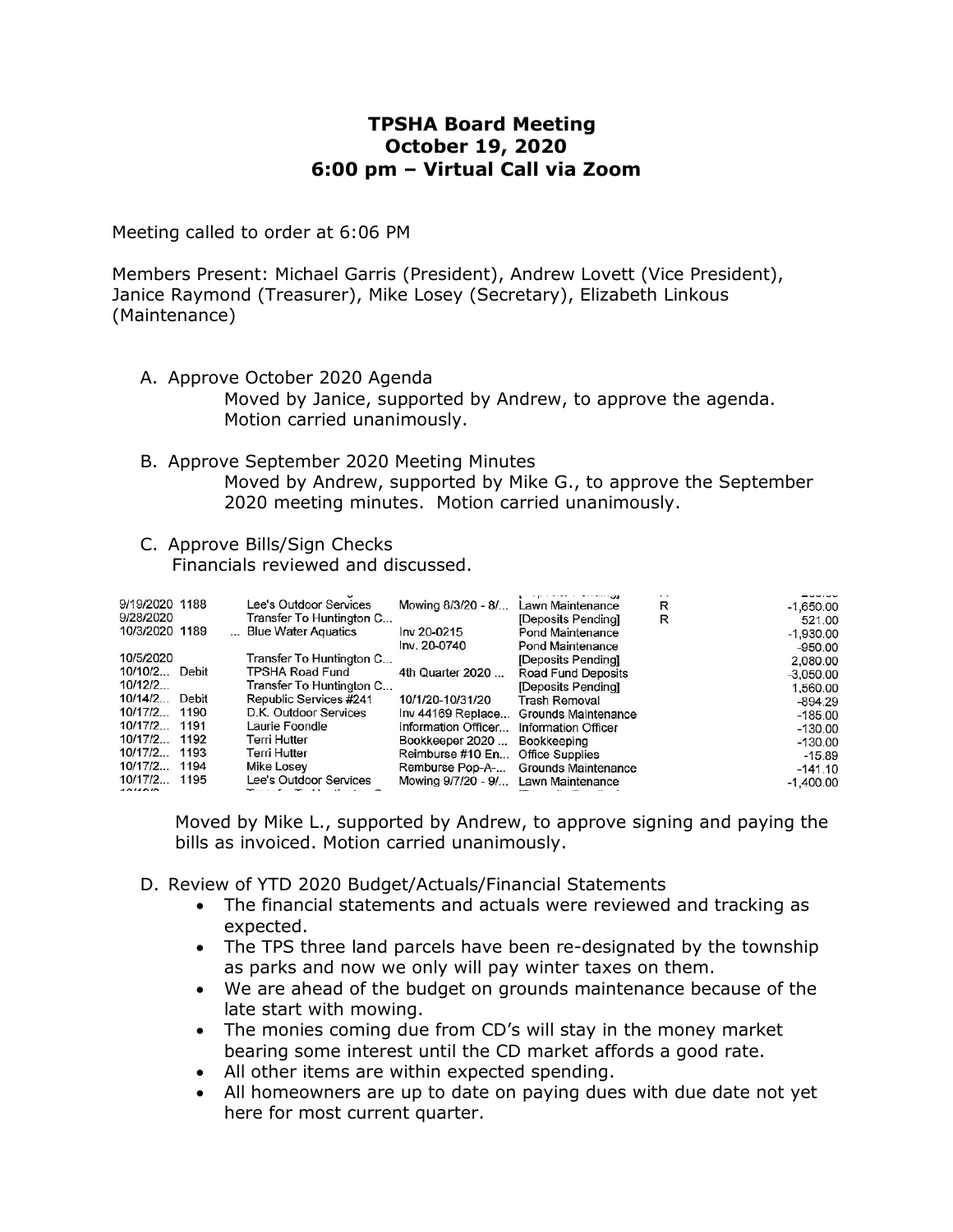Moved by Elizabeth, supported by Andrew, to approve treasurer's report as is. Motion carried unanimously.

### E. Old Business

# **Fence Replacement**

The Board reviewed the proposal as submitted in phases. The Board is in agreement we need to replace the fence for safety and aesthetic purposes. We are investigating vinyl for the entrance and replace a length ~ 36 sections.

The Board will approve to plant a large bush between the break in the new and old sections.

Any sections near the entrance replaced where the boards are still viable, these viable boards will replace those missing or broken.

The Board will consider creating a fence line item in the budget for 2021 so the project will be funded moving forward.

#### **Neighbor Survey**

Mike Losey presented an email survey for TPS residents. The Board reviewed all questions and discussed. Mike will make some revisions per the discussion. Mike will work with Laurie Foondle to send the survey out in the next week.

Moved by Andrew, supported by Janice, to approve the resident survey and email out. Motion carried unanimously.

#### **CCR Enforcement**

No reported or open issues at this time.

#### **Trash, Yard Waste, and Recycle Contract**

The vendor was chosen last month. We have received the contract for signature.

If any residents have more than one waste bin they pay the extra amount. The association does not pay for more than one garbage bin per family.

F. New Business

#### **Pond Vendor Proposal**

The Board reviewed the proposal for a new vendor. The vendor will call information the November meeting to answer questions. Janice will find the total amount that we paid for current vendor  $+$  phragmites abatement charges.

The Board will try and find other quotes for comparison purposes.